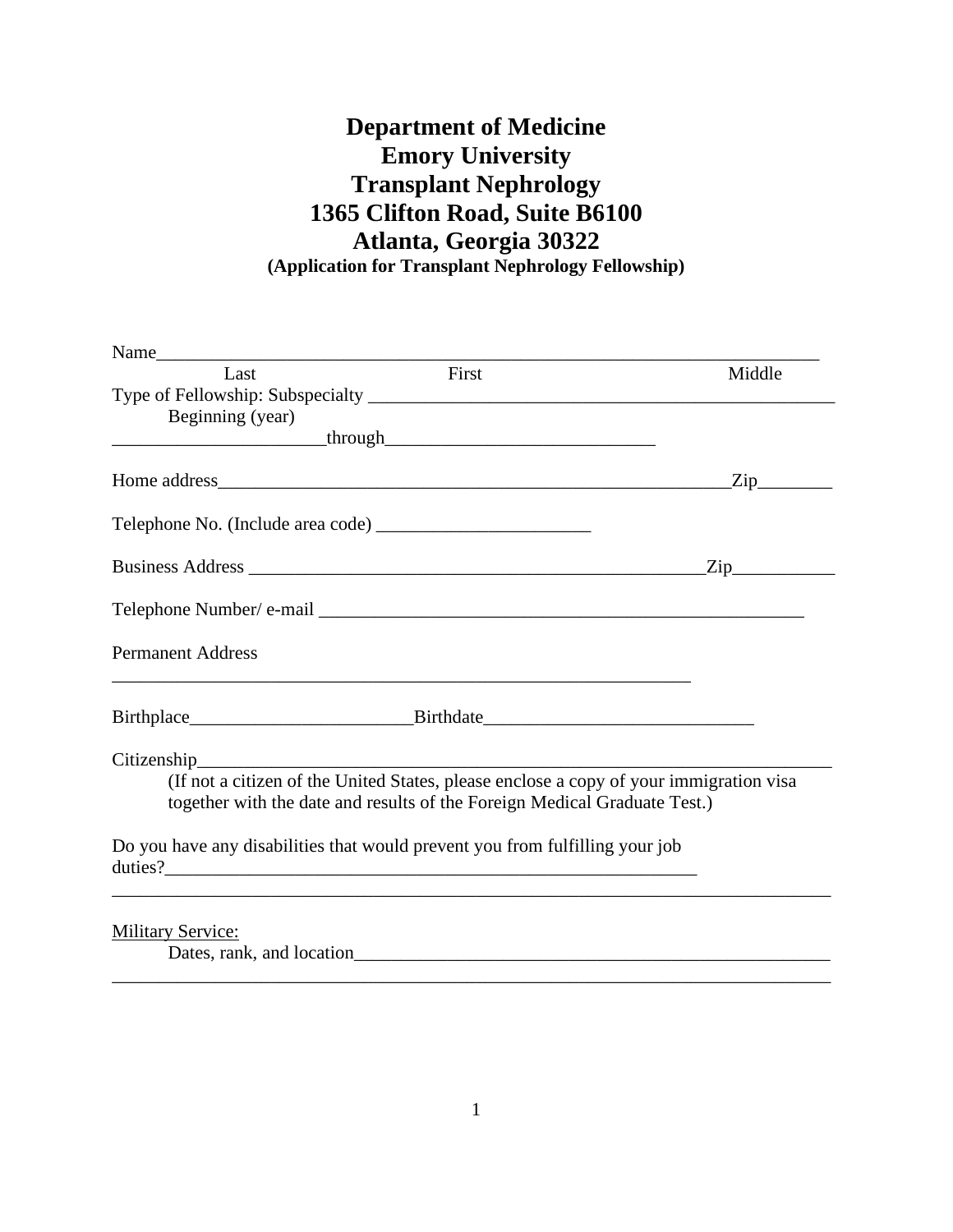| Education:                                                                    | Name | Place                                        | Degrees                                                                                                                                                                                                                                                                                                                                                                          | Year                                                                                                             |  |
|-------------------------------------------------------------------------------|------|----------------------------------------------|----------------------------------------------------------------------------------------------------------------------------------------------------------------------------------------------------------------------------------------------------------------------------------------------------------------------------------------------------------------------------------|------------------------------------------------------------------------------------------------------------------|--|
|                                                                               |      |                                              |                                                                                                                                                                                                                                                                                                                                                                                  |                                                                                                                  |  |
|                                                                               |      |                                              |                                                                                                                                                                                                                                                                                                                                                                                  |                                                                                                                  |  |
|                                                                               |      |                                              |                                                                                                                                                                                                                                                                                                                                                                                  |                                                                                                                  |  |
| Post-Graduate Medical Training:                                               |      | Name of Hospital                             | <u>Type</u>                                                                                                                                                                                                                                                                                                                                                                      | Chief of Service                                                                                                 |  |
|                                                                               |      |                                              |                                                                                                                                                                                                                                                                                                                                                                                  |                                                                                                                  |  |
|                                                                               |      |                                              |                                                                                                                                                                                                                                                                                                                                                                                  |                                                                                                                  |  |
|                                                                               |      |                                              |                                                                                                                                                                                                                                                                                                                                                                                  |                                                                                                                  |  |
|                                                                               |      |                                              |                                                                                                                                                                                                                                                                                                                                                                                  |                                                                                                                  |  |
|                                                                               |      |                                              |                                                                                                                                                                                                                                                                                                                                                                                  |                                                                                                                  |  |
|                                                                               |      | From                                         | $To \begin{tabular}{ c c c } \hline \rule{.4cm}{.4cm} \rule{.4cm}{.4cm} \rule{.4cm}{.4cm} \rule{.4cm}{.4cm} \rule{.4cm}{.4cm} \rule{.4cm}{.4cm} \rule{.4cm}{.4cm} \rule{.4cm}{.4cm} \rule{.4cm}{.4cm} \rule{.4cm}{.4cm} \rule{.4cm}{.4cm} \rule{.4cm}{.4cm} \rule{.4cm}{.4cm} \rule{.4cm}{.4cm} \rule{.4cm}{.4cm} \rule{.4cm}{.4cm} \rule{.4cm}{.4cm} \rule{.4cm}{.4cm} \rule{.$ |                                                                                                                  |  |
|                                                                               |      |                                              |                                                                                                                                                                                                                                                                                                                                                                                  |                                                                                                                  |  |
| <b>Other Post-Graduate Training:</b>                                          |      |                                              |                                                                                                                                                                                                                                                                                                                                                                                  |                                                                                                                  |  |
| <u>Dates</u>                                                                  |      | Name of Hospital                             | <u>Type</u>                                                                                                                                                                                                                                                                                                                                                                      | Chief of Service                                                                                                 |  |
| <b>Post-Graduate Research Training:</b>                                       |      |                                              |                                                                                                                                                                                                                                                                                                                                                                                  |                                                                                                                  |  |
| Dates                                                                         |      | Name of Hospital                             | <u>Type</u>                                                                                                                                                                                                                                                                                                                                                                      | Chief of Service                                                                                                 |  |
|                                                                               |      |                                              |                                                                                                                                                                                                                                                                                                                                                                                  |                                                                                                                  |  |
| <u>Previous informal research experience</u> (as a student or house officer): |      |                                              |                                                                                                                                                                                                                                                                                                                                                                                  |                                                                                                                  |  |
| Present position and institution:                                             |      |                                              |                                                                                                                                                                                                                                                                                                                                                                                  |                                                                                                                  |  |
|                                                                               |      |                                              |                                                                                                                                                                                                                                                                                                                                                                                  |                                                                                                                  |  |
|                                                                               |      | Address                                      |                                                                                                                                                                                                                                                                                                                                                                                  |                                                                                                                  |  |
| National and State Board Examination (Dates taken and results)                |      |                                              |                                                                                                                                                                                                                                                                                                                                                                                  |                                                                                                                  |  |
|                                                                               |      | In what states are you licensed to practice? |                                                                                                                                                                                                                                                                                                                                                                                  | and the control of the control of the control of the control of the control of the control of the control of the |  |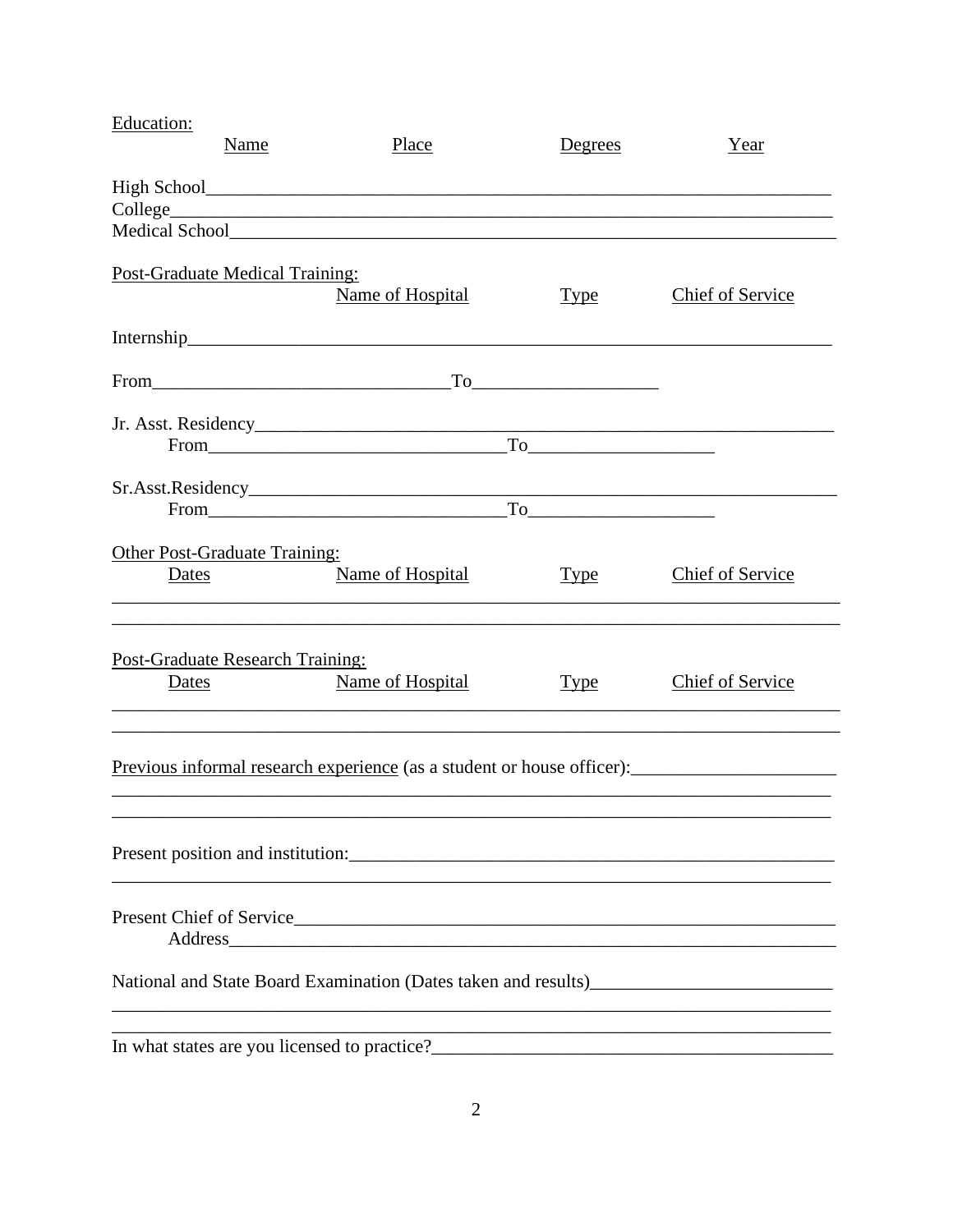Bibliography (List all authors in proper sequence, name of article, journal, inclusive pages, dates, and enclose one reprint of each article)\_\_\_\_\_\_\_\_\_\_\_\_\_\_\_\_\_\_\_\_\_\_\_\_\_\_\_\_\_\_\_\_\_\_\_\_\_\_\_\_\_\_\_\_\_\_\_\_\_\_\_\_\_\_\_\_\_\_\_\_\_\_\_\_\_\_\_\_\_\_\_\_

\_\_\_\_\_\_\_\_\_\_\_\_\_\_\_\_\_\_\_\_\_\_\_\_\_\_\_\_\_\_\_\_\_\_\_\_\_\_\_\_\_\_\_\_\_\_\_\_\_\_\_\_\_\_\_\_\_\_\_\_\_\_\_\_\_\_\_\_\_\_\_\_\_\_\_\_\_\_

\_\_\_\_\_\_\_\_\_\_\_\_\_\_\_\_\_\_\_\_\_\_\_\_\_\_\_\_\_\_\_\_\_\_\_\_\_\_\_\_\_\_\_\_\_\_\_\_\_\_\_\_\_\_\_\_\_\_\_\_\_\_\_\_\_\_\_\_\_\_\_\_\_\_\_\_\_\_

\_\_\_\_\_\_\_\_\_\_\_\_\_\_\_\_\_\_\_\_\_\_\_\_\_\_\_\_\_\_\_\_\_\_\_\_\_\_\_\_\_\_\_\_\_\_\_\_\_\_\_\_\_\_\_\_\_\_\_\_\_\_\_\_\_\_\_\_\_\_\_\_\_\_\_\_\_\_

 $\mathcal{L}_\mathcal{L} = \{ \mathcal{L}_\mathcal{L} = \{ \mathcal{L}_\mathcal{L} = \{ \mathcal{L}_\mathcal{L} = \{ \mathcal{L}_\mathcal{L} = \{ \mathcal{L}_\mathcal{L} = \{ \mathcal{L}_\mathcal{L} = \{ \mathcal{L}_\mathcal{L} = \{ \mathcal{L}_\mathcal{L} = \{ \mathcal{L}_\mathcal{L} = \{ \mathcal{L}_\mathcal{L} = \{ \mathcal{L}_\mathcal{L} = \{ \mathcal{L}_\mathcal{L} = \{ \mathcal{L}_\mathcal{L} = \{ \mathcal{L}_\mathcal{$ 

 $\mathcal{L}_\mathcal{L} = \mathcal{L}_\mathcal{L} = \mathcal{L}_\mathcal{L} = \mathcal{L}_\mathcal{L} = \mathcal{L}_\mathcal{L} = \mathcal{L}_\mathcal{L} = \mathcal{L}_\mathcal{L} = \mathcal{L}_\mathcal{L} = \mathcal{L}_\mathcal{L} = \mathcal{L}_\mathcal{L} = \mathcal{L}_\mathcal{L} = \mathcal{L}_\mathcal{L} = \mathcal{L}_\mathcal{L} = \mathcal{L}_\mathcal{L} = \mathcal{L}_\mathcal{L} = \mathcal{L}_\mathcal{L} = \mathcal{L}_\mathcal{L}$ 

\_\_\_\_\_\_\_\_\_\_\_\_\_\_\_\_\_\_\_\_\_\_\_\_\_\_\_\_\_\_\_\_\_\_\_\_\_\_\_\_\_\_\_\_\_\_\_\_\_\_\_\_\_\_\_\_\_\_\_\_\_\_\_\_\_\_\_\_\_\_\_\_\_\_\_\_\_\_

Social, medical and scientific affiliations

Hobbies:\_\_\_\_\_\_\_\_\_\_\_\_\_\_\_\_\_\_\_\_\_\_\_\_\_\_\_\_\_\_\_\_\_\_\_\_\_\_\_\_\_\_\_\_\_\_\_\_\_\_\_\_\_\_\_\_\_\_\_\_\_\_\_\_\_\_\_\_\_\_

Letters of recommendation (applicant should request they be sent directly to the Renal Transplant Fellowship Director and Program- Coordinator )

- 1. Current Chief of Service.
- 2. Two other physicians who are qualified to evaluate the applicant's ability and qualifications for the specific fellowship.

\_\_\_\_\_\_\_\_\_\_\_\_\_\_\_\_\_\_\_\_\_\_\_\_\_\_\_\_\_\_\_\_\_\_\_\_\_\_\_\_\_\_\_\_\_

 $\mathcal{L}_\text{max} = \mathcal{L}_\text{max} = \mathcal{L}_\text{max} = \mathcal{L}_\text{max} = \mathcal{L}_\text{max} = \mathcal{L}_\text{max} = \mathcal{L}_\text{max} = \mathcal{L}_\text{max} = \mathcal{L}_\text{max} = \mathcal{L}_\text{max} = \mathcal{L}_\text{max} = \mathcal{L}_\text{max} = \mathcal{L}_\text{max} = \mathcal{L}_\text{max} = \mathcal{L}_\text{max} = \mathcal{L}_\text{max} = \mathcal{L}_\text{max} = \mathcal{L}_\text{max} = \mathcal{$ 

**PLEASE NOTE:** (Letters 2-6 should refer to the applicant's term of service) and to his ability and performance, particularly in reference to the type of fellowship for which application is being made.

- 3. If applicant is in service, he should request a letter of recommendation from his commanding officer.
- 4. **Please indicate your area (s) of interest (s) in research (bench or clinical).** For information regarding the Renal Fellowship program please see our web-site at **[www.emory.edu.RENAL/](http://www.emory.edu.renal/)**

Indicate any faculty members you would like to interview with.

\_\_\_\_\_\_\_\_\_\_\_\_\_\_\_\_\_\_\_\_\_\_\_\_\_\_\_\_\_\_\_\_\_\_\_\_\_\_\_